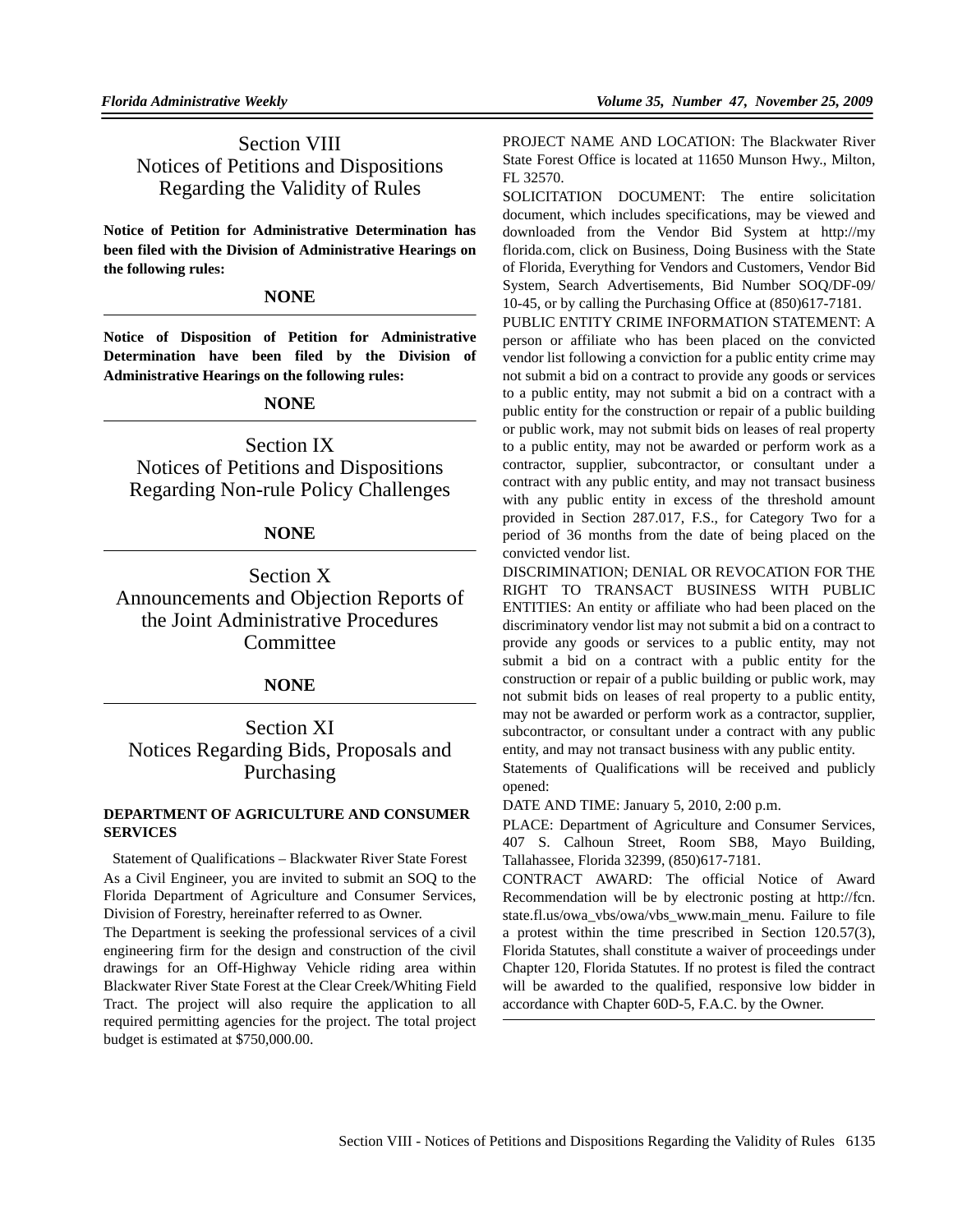#### **DEPARTMENT OF EDUCATION**

#### CALL FOR BIDS

made by Florida A&M University (FAMU) for:

PROJECT NAME: CAMPUS WIDE ELECTRICAL UPGRADE / TECHNOLOGY INFRASTRUCTURE, PHASE-3. PROJECT NUMBER: BR-322; LOCATION: Florida A&M University (FAMU), Tallahassee, FL 32307. PROJECT DESCRIPTION: The work to be performed under this project consists of providing the labor, equipment and materials to replace a potion of the campus electrical distribution system – converting from 5kv to 15kv. Work includes new underground duct and manhole system with 15kv cable, transformers and pad-mounted switchgear. Provides new 15kv main switchgear in a new vault of concrete masonry construction with brick veneer and a metal roof at the south end of the campus. Also included are modification to the electrical service in several existing buildings, a campus power monitoring system with new power meters and fiber optic communication cable and other work as required for a complete and functional system. The estimated base construction budget is \$7,800,000.

QUALIFICATION: All Bidders must be qualified at the time of bid opening in accordance with the Instructions to Bidders, Article B-2 and the following:

- 1. The Contractor shall be a State of Florida Certified Electrical Contractor.
- 2. The Contractor shall be regularly engaged in, and shall have a minimum of 7 years experience in the Installation, Maintenance and Conversion of 15kV and up medium voltage systems. The Medium Voltage work must be handled by in-house forces and not a Sub-Contractor.
- 3. The Contractor shall have completed 3 projects over the past 5 years similar in size, Voltage class and complexity with each having a value between 3 and 5 million dollars.
- 4. The Contractor shall have an insurance company "Experience Modification Rate" (EMR) of less than 1.

Sealed bids will be received on:

DATE AND TIME: January 5, 2010 until 2:00 p.m. (Local Time).

PLACE: Plant Operations Facilities, Building A, Room 100, 2400 Wahnish Way, Florida A&M University, Tallahassee, FL, immediately after which time and place they will be publicly opened and read aloud down the hall in one of the Conference Rooms (Bid Tabulation will be posted back in Suite 100).

PROPOSAL: Bids must be submitted in full and in accordance with the requirements of the drawings and Project Manual, which may be obtained or examined at the office of the Architect/Engineer: Fred Wilson & Associates, Inc., 3970 Hendricks Avenue, Jacksonville, Florida 32207-5398, (904)398-8636, Fax: (904)398-8636.

PRE-SOLICITATION/PRE-BID MEETING: The Bidder is required to attend the pre-solicitation/pre-bid meeting. This mandatory meeting has been scheduled for:

DATE AND TIME: December 9, 2009, 2:00 p.m. (Local Time) PLACE: Plant Operations Facilities, Building A, Room 100, 2400 Wahnish Way, Florida A&M University, Tallahassee, FL DEPOSIT: \$150 per set of drawings and Project Manual is required with a limit of three (3) sets per general contractor or prime bidder; and one (1) set of drawings and Project Manuals for subcontractors.

REFUND: The deposit shall only be refunded to those general contractors, prime bidders, or plumbing, heating/ventilating/air conditioning and electrical contractors acting as either prime or subcontractors, who after having examined the drawings and specifications:

- a. Submit a bona fide bid, or
- b. Provide written evidence that they have submitted bids as subcontractors for plumbing, heating/ventilating/air conditioning, or electrical work, and who return the drawings and Project Manual in good condition within fifteen (15) days after receipt of bids.

PURCHASE: Full sets of bidding documents may be examined at the Architect/ Engineer's office and local plan rooms. Full sets may be purchased through the Engineer for \$150 per set for the printing and handling cost.

PUBLIC ENTITY CRIMES: As required by Section 287.133, Florida Statutes, a contractor may not submit a bid for this project if it is on the convicted vendor list for a public entity crime committed within the past 36 months. The successful contractor must warrant that it will neither utilize the services of, nor contract with, any supplier, subcontractor, or consultant in excess of \$25,000 in connection with this project for a period of 36 months from the date of their being placed on the convicted vendor list. Direct all project related question to: Engineer first, then to Clinton Smith, Project Manager at (850)412-7506.

#### NOTICE TO PROFESSIONAL CONSULTANTS

Florida A&M University (FAMU) announces that Professional Services in the discipline of Historical Architecture will be required for a Historic Preservation Grant Project funded by the National Park Service under the U.S. Department of the Interior in accordance with the American Recovery and Reinvestment Act of 2009 (ARRA/Recovery Act/Stimulus Bill) for the following project: George M. Sampson Hall, No.: 002748, Florida A&M University, Tallahassee, Florida.

This grant was awarded to Florida A&M University to support the preservation/rehabilitation and restoration of George M. Sampson Hall – a male residence hall which is a part of the University's Historic District. Specifically this project requires the professional services of a Historical Architect/Engineer to replace approximately 146 windows in George M. Sampson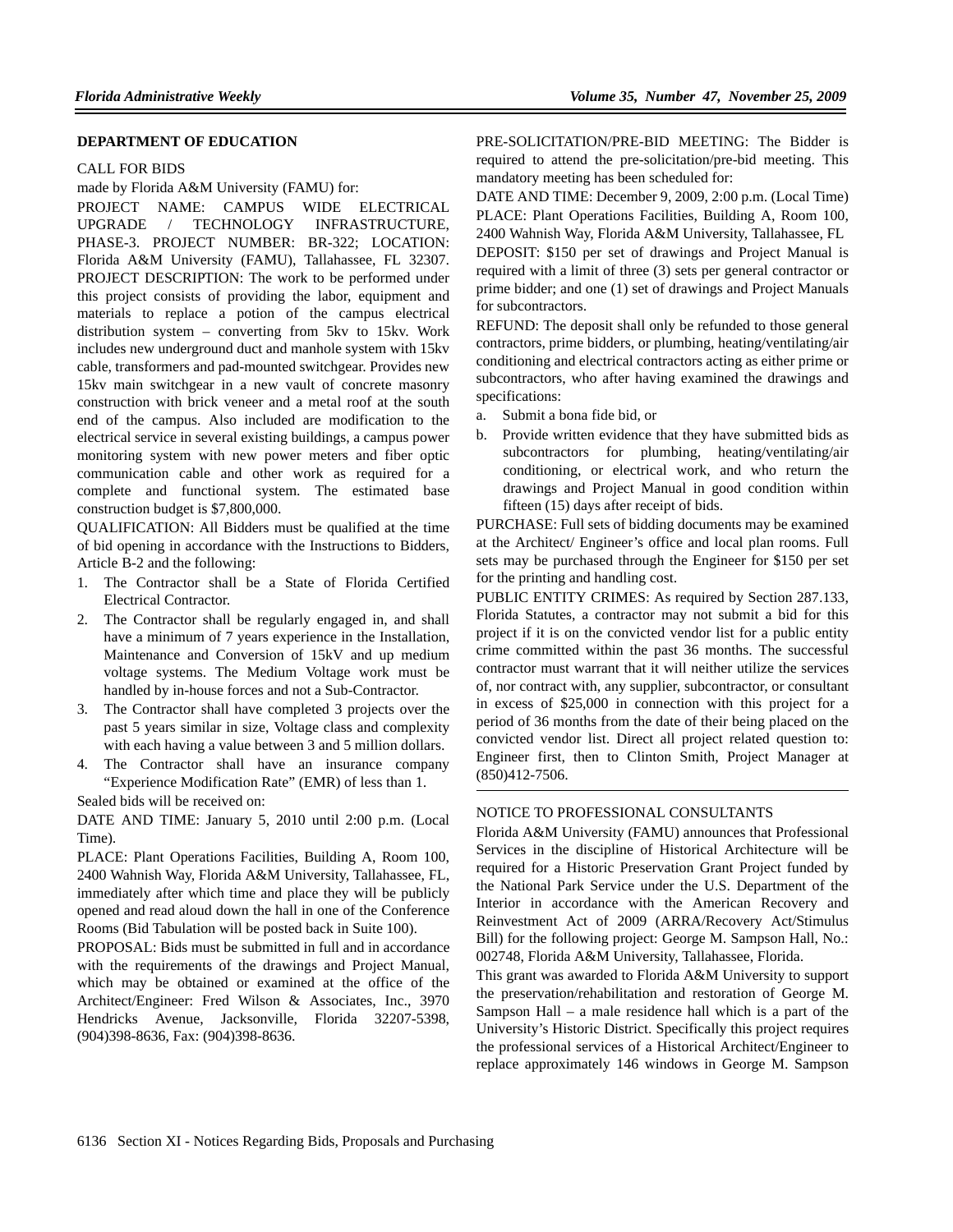Hall in a manner that will preserve the historic "Georgian Revival" architectural style and historical nuances of the structure, to the extent possible, while incorporating the requirements of energy-efficient construction/installation. The 4 1/2 story structure was built in 1938 and while there have been interior renovations over the years, George M. Sampson Hall has had little exterior alteration since its initial construction. Currently, many of the windows have deteriorated and have deteriorated or missing mullions, inoperable leaking sashes and deteriorated sills and jambs. The selected firm will provide design, construction / installation documents and administration for the referenced project. The estimated project budget is \$545,000. Blanket professional liability insurance will be required for this project in the amount of \$250,000 and will be provided as a part of Basic Services.

INSTRUCTIONS: Firms desiring to apply for consideration shall submit a letter of application.

The letter of application should have attached:

- 1. A completed "Professional Qualifications Supplement" (PQS); form is to be obtained from the FAMU Facilities Planning & Construction Office. Applications on any other form will not be considered.
- 2. A copy of the applicant's current Professional Registration Certificate from the appropriate governing board. An applicant must be properly registered at the time of application to practice its profession in the State of Florida. If the applicant is a corporation, it must be chartered by the Florida Department of State to operate in Florida.

Submit eight (8) ring, comb or spiral (no hard, solid or tack) bound copies of the requested data in the order listed above. Applications which do not comply with the above instructions may be disqualified. Application materials will not be returned. The plans and specifications for State University System projects are subject to reuse in accordance with the provisions of Section 287.055, Florida Statutes. As required by Section 287.133, Florida Statutes, a consultant may not submit a proposal for this project if it is on the convicted vendor list for a public entity crime committed within the past 36 months. The selected consultant must warrant that it will neither utilize the services of, nor contract with, any supplier, subcontractor, or consultant in excess of \$25,000 in connection with this project for a period of 36 months from the date of their being placed on the convicted vendor list.

Professional Qualifications Supplement (PQS) forms, descriptive project information, and selection criteria may be obtained by contacting: Karen Brown, Associate Director, Office of Facilities Planning and Construction, Florida A&M University, Plant Operations Facility, Building A, Suite 100, 2400 Wahnish Way, Tallahassee, Florida 32307, (850)599-8005 Fax: (850)561-2289, e-mail: karen.brown@

famu.edu. Submittals must be received in the Office of Facilities Planning and Construction, by 10:00 a.m. (Local Time), December 18, 2009. Facsimile (FAX) submittals are not acceptable and will not be considered.

### **BOARD OF TRUSTEES OF THE INTERNAL IMPROVEMENT TRUST FUND**

Notices for the Board of Trustees of the Internal Improvement Trust Fund between December 28, 2001 and June 30, 2006, go to http://www.dep.state.fl.us/ under the link or button titled "Official Notices."

### **EXPRESSWAY AUTHORITIES**

### NOTICE TO PROFESSIONAL CONSULTANTS ORLANDO-ORANGE COUNTY EXPRESSWAY AUTHORITY – REQUEST FOR LETTERS OF INTEREST – CONSTRUCTION ENGINEERING AND INSPECTION SERVICES – PROJECT NO. 253E

The Orlando-Orange County Expressway Authority requests Letters of Interest from qualified firms in connection with Construction Engineering and Inspection (CEI) services required by the Authority. Shortlist consideration will be given to only those firms who are qualified pursuant to law, and as determined by the Authority, and who have been prequalified by FDOT to perform the indicated Types of Work.

TYPES OF WORK: As a minimum, the consultant shall be prequalified by FDOT in the following types of work: Groups 10.1, Roadway CEI; 10.5.1, Major Bridge CEI-Concrete; 10.5.2, Major Bridge CEI-Steel. The consultant shall also be prequalified, on its own or through FDOT-approved subconsultants, in the following work type: 10.3, Construction Materials Inspection.

DESCRIPTION: The work consists of providing CEI services related to the construction of modifications to the S.R. 417/S.R. 408 interchange including: relocation of eastbound S.R. 408 to northbound S.R. 417 ramps; relocation of the southbound S.R. 417 to westbound S.R. 408 ramps; replacement of the S.R. 408/S.R. 417 spur with a local access road; widening of S.R. 408 from six to eight basic lanes; resurfacing and reconstruction of S.R. 408 from Chickasaw Trail to west of S.R. 417; roadway and bridge widening on S.R. 417 from four to six basic lanes; two lane ramp from southbound S.R. 417 westbound S.R. 408; two lane ramp from eastbound S.R. 408 to northbound S.R. 417.

LETTERS OF INTEREST SUBMITTAL REQUIREMENTS: Consultants wishing to be considered shall submit six (6) hardcopy sets of a Letter of Interest package and one electronic copy on compact disk. The letter shall be a maximum of ten (10) pages exclusive of attachments and resumes and shall be divided as follows: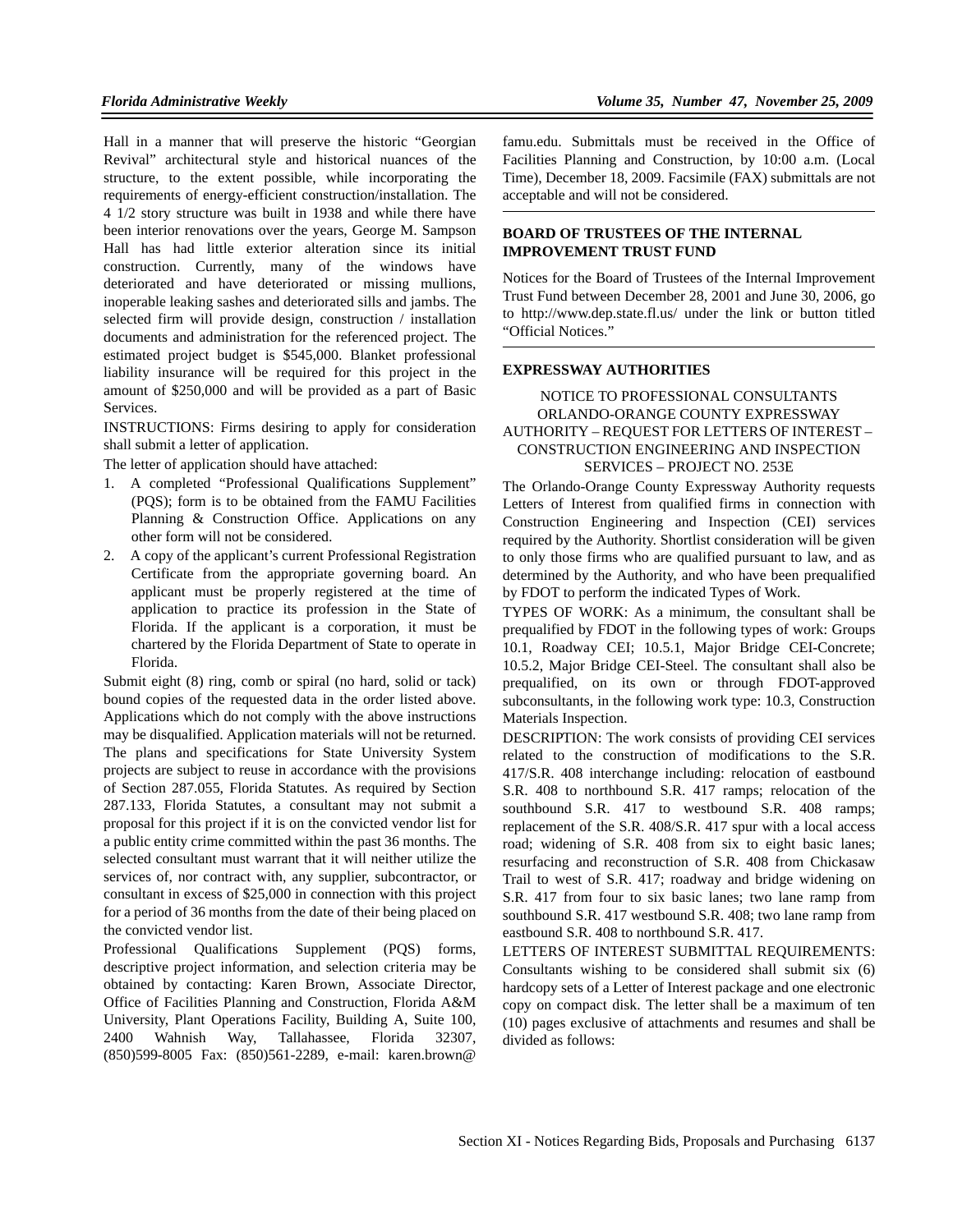Section 1: Similar Project Experience: Provide CEI project experience on no more than three current/completed projects within the past 5 years. Indicate project name, location, services provided and accurate reference names with phone numbers. All references will be checked.

Section 2: Project Approach: Provide a narrative describing the firm's approach to delivering the CEI services. In addition to the narrative, provide a proposed project organization chart including subconsultant personnel; a matrix summarizing proposed personnel experience on similar projects including registrations/certifications; detailed resumes identifying relevant experience on similar projects. Resumes shall include no more than three client/owner references for all proposed personnel for the past 5 years and availability date for each individual.

Section 3: Prequalification Documentation: Provide copies of FDOT certifications in the work groups identified above and Florida Department of Professional Regulation registration for prime consultant and subconsultants.

Section 4: Current and Projected Workload: Indicate ability of staff to manage a CEI assignment and indicate, as a percentage, the current/projected workload of current staff. Indicate the total number of firm's professional, technical and administrative personnel by discipline, location and office responsible for administering the contract.

Section 5: Project Team – Identify anticipated subconsultants and the roles that each will play in providing the required services. Resumes should be provided for subconsultants that may be involved in key roles;

Section 6: Office Location – The office assigned responsibility and its physical address shall be identified. It is required that the consultant have an office and key staff located within the Orlando area which includes Orange, Seminole, Lake and Osceola counties.

Failure to submit any of the above required information may be cause for rejection of the package as non-responsive.

SELECTION/NEGOTIATIONS: The Authority's Evaluation Committee will shortlist firms based on its evaluation and scoring of the Letters of Interest and qualifications information received. Scoring of the submittals will be as follows: Similar Project Experience – 25 points; Project Approach – 30 points; Prequalification Documentation – 10 points; Project Team – 25 points; Office Location – 10 points. A minimum of three firms with the highest ranking will be shortlisted.

Shortlisted firms will proceed to the next step in the process which includes preparation and submittal of a Technical Proposal and an oral presentation followed by a question and answer session. The Authority will provide the shortlisted firms with a Scope of Services for use in preparing the Technical Proposal. Each firm will be evaluated and ranked by the Authority's Evaluation Committee based on the Technical Proposal and oral presentation and question and answer session. As part if its evaluation process, the Committee will also consider the consultant's willingness to meet time requirements, consultant's projected workload, and consultant's use of Minority/Women Owned Businesses.

CODE OF ETHICS: All consultants selected to work with the Authority are required to comply with the Authority's Code of Ethics, a copy of which may be viewed on the Authority's web site at www.expresswayauthority.com.

CONFLICT OF INTEREST: If selected, the consultant, during the term of its agreement with the Authority, will not eligible to pursue any advertised construction engineering and inspection projects of the Authority as either a prime or subconsultant where the consultant participated in the design of the projects. Subconsultants are also ineligible to pursue construction engineering and inspection projects where they participated in the design of the projects.

EQUAL OPPORTUNITY STATEMENT: The Orlando-Orange County Expressway Authority, in accordance with the provisions of Title VI and Title VII of the Civil Rights Act of 1964, hereby notifies all firms and individuals that it will require affirmative efforts be made to ensure participation by minorities.

MINORITY/WOMEN/DISADVANTAGED BUSINESS ENTERPRISE PARTICIPATION: Minority / Women / Disadvantaged Business Enterprises will not be discriminated against on the basis of race, color, sex, or national origin in consideration for qualification or an award by the Authority.

NON-SOLICITATION PROVISION: From the first date of publication of this notice, no person may contact any Authority Board Member, Officer or Employee or any selection committee member, with respect to this notice or the services to be provided, except as related to the submittal requirements detailed above. Reference is made to the lobbying guidelines of the Authority for further information regarding this Non-Solicitation Provision.

LETTER OF RESPONSE DEADLINE:

December 11, 2009, 2:00 p.m. (Orlando local time)

AUTHORITY CONTACT PERSON:

Robert Johnson Manager of Procurement (407)690-5372

LETTER OF RESPONSE ADDRESS:

Orlando-Orange County Expressway Authority

4974 ORL Tower Road

Orlando, FL 32807

Re: CEI Services

Project No. 253E

ORLANDO-ORANGE COUNTY EXPRESSWAY

**AUTHORITY** Claude Miller

Director of Procurement